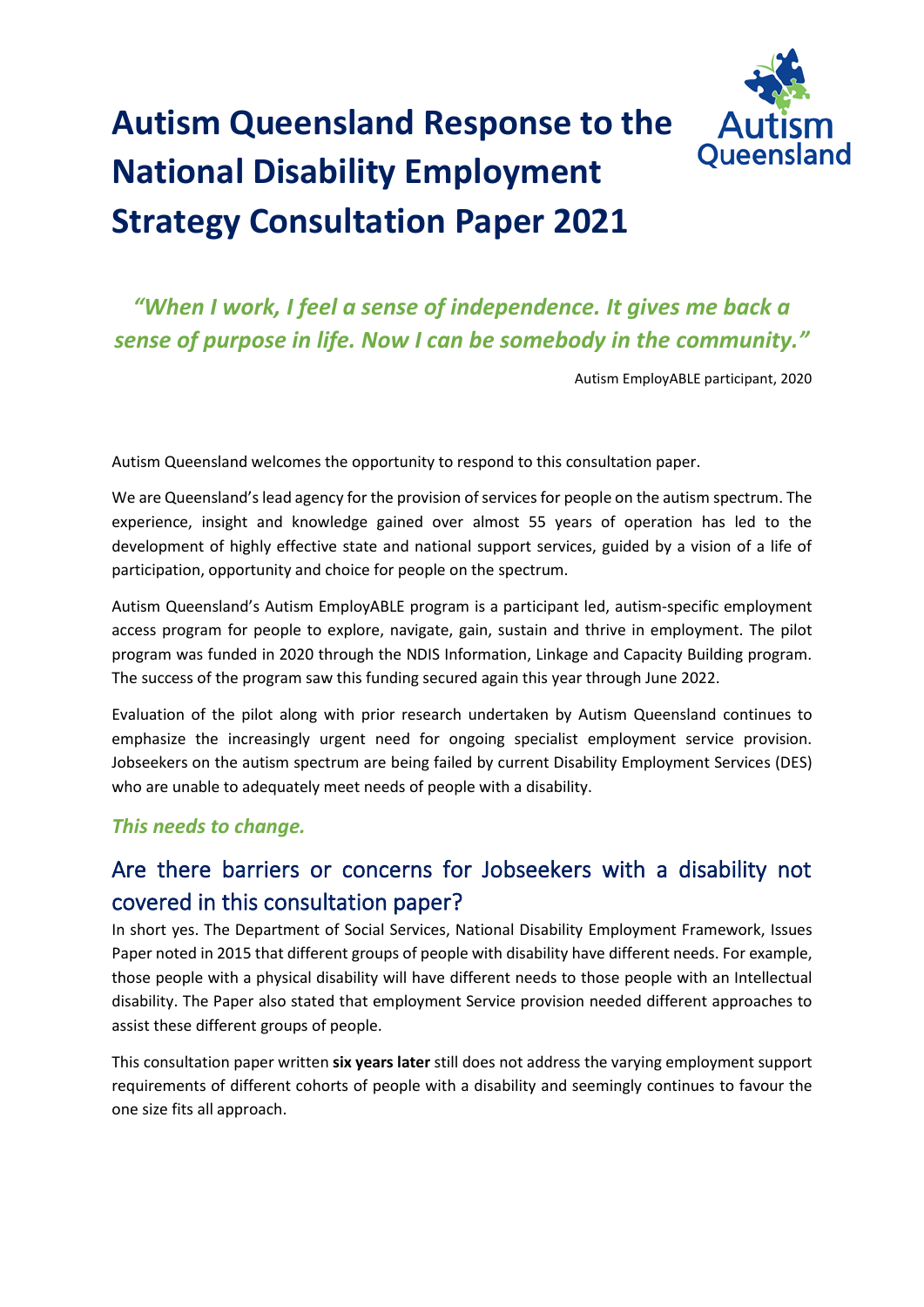## Key Barriers and Concerns

## *Inadequate DES provision*

- The issue of DES providers not adequately meeting the needs of people with a disability is not new. It has been raised repeatedly through advocacy groups and research papers such as the "*Consumers front and center: What consumers really think about Disability Employment Services"* paper (2014) funded by the Department of Social Services, DES Consumer Engagement project. Yet very little has changed.
- People on the autism spectrum are one of the most marginalised groups in Australia in terms of access to employment.
- They are three times more likely to be unemployed than those with other disabilities and nearly eight times as likely when compared to people without a disability (ABS,2018).
- The Autism EmployABLE evaluation showed the main concerns about DES providers were the lack of consistency due to high staff turnover, limited to no understanding and knowledge of autism and of individual needs, and jobseekers being asked to undertake work that was not commensurate to their interests and skill set. For example, they were being sent for an interview as an unqualified support worker for someone on the spectrum just because they were also on the spectrum so would "know what to do'.
- DES provision has been clearly shown to be failing the people it is meant to be supporting and furthermore does not adequately support either the Jobseeker or employers (Pillay, Brownlow & March, 2021; AFDO, 2014).
- DES as generalist providers are not equipped with the specialist knowledge required to adequately support adults on the spectrum into meaningful employment (Neary, et al. 2015)
- DES staff in the most part are not appropriately qualified to provide the on-the-job support needed to enable jobseekers with disabilities like autism to thrive in the workplace (Brooke et al. 2019).
- Research shows the outstanding employment results that can be achieved with specialist, tailored participant led provision (Ashburner, Glastonbury, Bobir, & Sanders, 2021; Pillay, et al. 2021).

## *Speed to placement*

- The DES model rewards 'speed to placement' whereby providers receive greater financial incentive to place people into employment as soon as possible. Consequently, many providers are therefore driven by employment outcomes resulting in poor behaviours such as placing jobseekers into any role to meet key performance measures regardless of their interests, qualifications, and limitations.
- Also, it has been consistently reported that clients with more specialist needs are side-lined in favour of those who are thought to be easier to place (Pillay et al. 2021; Ashburner, et al. 2021).
- The DES model places too much emphasis on short term employment outcomes by rewarding providers with strong incentives to place often at the expense of longer-term sustainable employment.
- This model is neither in the clients' interests nor in the interest of providing employers with appropriate candidates.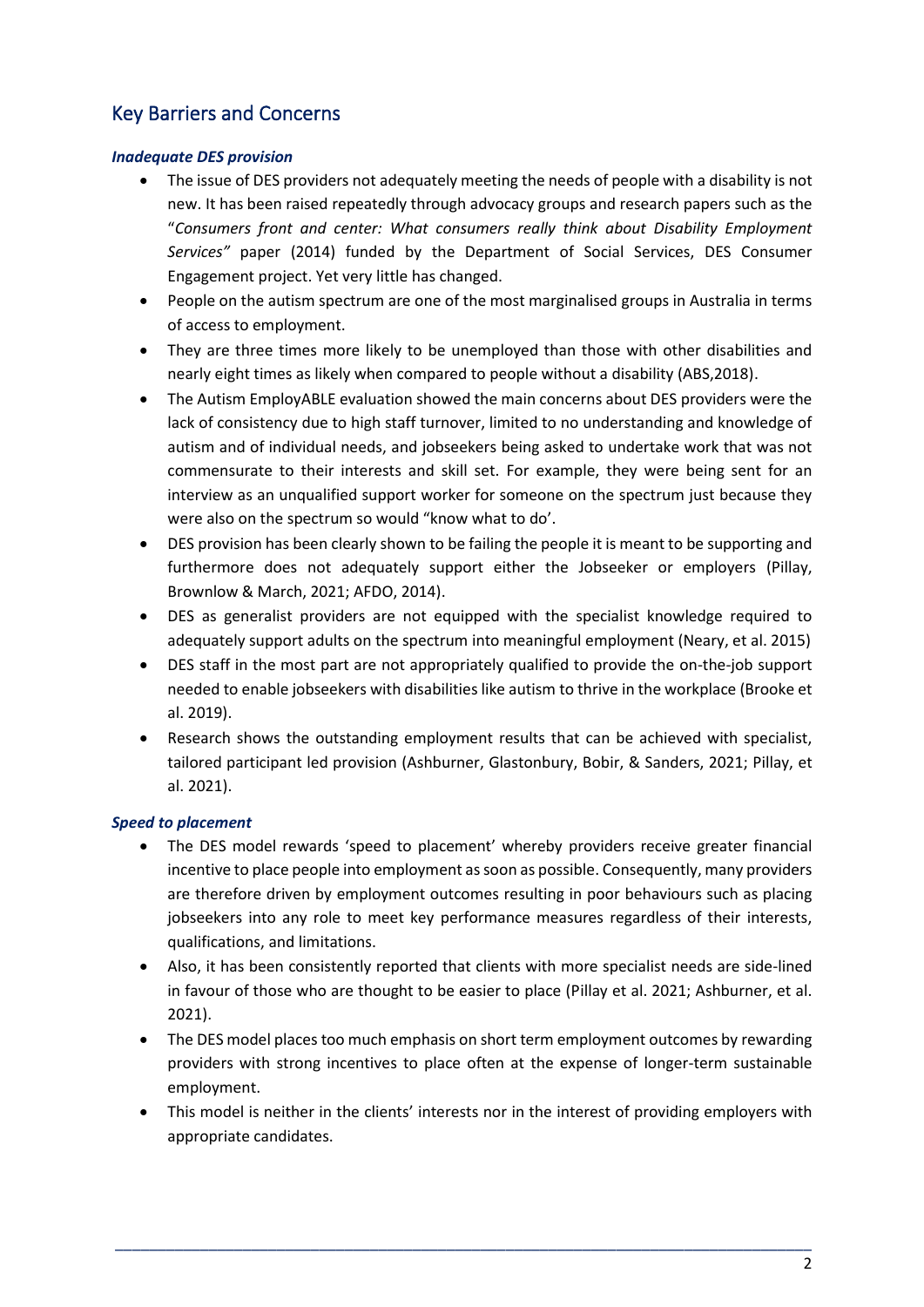### *When employer incentives equal jobseeker disadvantage*

- Some "incentives' for employers, for example, Supported Wage System (SWS), have been shown to not be in the client's best interest as they often favour the employer (Disability Employment Issues Paper, 2015). Average productivity of a jobseeker under the scheme was shown to be at just 60%. There was little or no support to improve or increase this figure over time and build the individual's capacity as they become familiar with the expectations of the role.
- There are no known safeguards in place to prevent this disconnect from happening or for flagging employees of concern where this misplacement has occurred in order that additional support/coaching and investigation can occur.
- There are instances where the employee is reassessed, and their productivity has decreased as they have become demotivated through lack of support, lack of role advancement and reduced earnings. We need to ensure that there is adequate support for both the employee and their employer in these instances. Do we now need to incentivise the employer for this to happen?

## *Target cohorts*

• There seems to be an emphasis on youth unemployment in this paper which, whilst important, only accounts for 33% of the DES caseload as opposed to the remaining 67% who are aged 35 and over**.**

## *Opting out of service provision*

- As of 30 April 2020, just 3.8% of the DES caseload identified autism as a primary disability which equals approximately 12,000 people (DES monthly reports, 2021).
- Only 45% of the participants who engaged with the EmployABLE program reported they were registered with a DES provider. Many of them reported only receiving fortnightly phone contact. A significant proportion of those who were not registered indicated that while they had been previously linked to a provider, they no longer wished to be as they did not see the benefit.
- Increasingly concerning is the growing number of potential jobseekers on the autism spectrum that are not receiving DES support nor qualify for NDIS assistance.

## **Recommendations**

1. **Comprehensive reform of the DES funding model with options for services to be procured from specialist organisations with a knowledge of disability.**

Removal of the incentives that promote short term employment outcomes.

Consideration of whether outcome payments are desirable, whether payment time frames are too short and whether a portion of payments should be clawed back if a jobseeker re- enters the system (AFDO, 2014).

### 2. **A DES model that is more person centred on the needs of jobseekers and employers.**

Focused on the four principles of the National Disability Insurance Scheme (NDIS) relating to the participation of people with disability and individualised funding. Ability to choose a specialist provider where needed that has a proven ability to meet their needs.

### 3. **Allow a user choice system.**

Whereby a person can choose an employment provider (specialist) based on the provider's performance and ability to support their unique needs.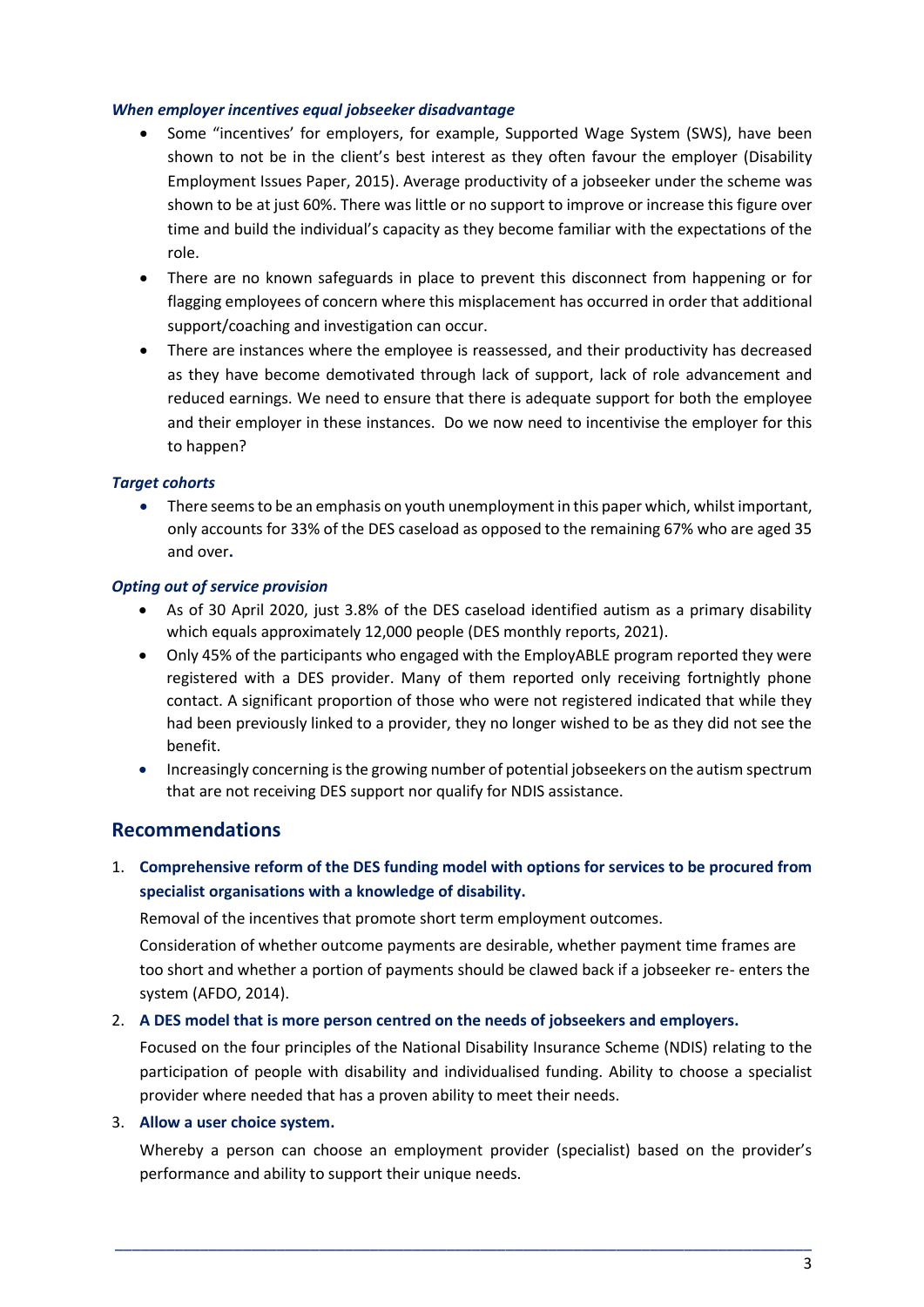4. **NDIS support for the procurement of specialist employment services from a qualified provider rather than the default generalist DES provider**.

Jobseekers with specialist support needs can access employment support through NDIS. For example, people on the spectrum who fail to meet eligibility for NDIS support but still desperately need specialist employment assistance.

5. **Allow for specialist qualified providers to support certain cohorts that are marginalised by the current system.**

For example, funding for specialist organisations to use their expertise in assisting individuals into meaningful sustainable employment. Autism Queensland's Autism EmployABLE is one such program that has proven the impact specialist, participant- led, tailored employment support has significantly increased the likelihood of success for adults on the spectrum seeking employment (Ashburner, et al. 2021).

## 6. **Explore ways to service those individuals that have opted out of DES support for failing to meet their need and are not eligible for NDIS assistance. They are an increasingly large cohort.**

A study in Australia found that reducing the unemployment of people with ASD by one-third would lead to a \$43 billion increase in the Australian Gross Domestic Product (Griffiths, et al. 2020) It is therefore not only ethically and morally important to do so but economically as well. Autism EmployABLE was established to address this unmet need**.**

## 7. **Professionalisation of the disability employment sector.**

Achieved through a focus on training and minimum qualifications and skillsets for providers and their staff.

8. **Review of the supported wage system to ensure that it is equitable for employees.** Incentives to increase the participants productivity over time. The employee receives the full wage, the employer still pays the assessed amount, for example, 60% and the remaining 40% is funded through DES or NDIS. The employer is then incentivised to show the supports given to increase the individual's work capacity over time.

### 9. **DES providers are not-for-profit organisations.**

They need to demonstrate a person-centred approach and ability to meet jobseeker needs above the need for profits.

# Are there barriers or concerns for employers not covered in this consultation paper?

In our experience of working with employers over the last 18 months whilst running the Autism EmployABLE program we believe there are key areas that need to be addressed to assist employers to facilitate more inclusive workforces.

## **Key Concerns**

### *We need to change the narrative when seeking employment for individuals with a disability.*

- Too often individuals are viewed from a position of deficit and through the lens of impairment instead of for their strengths and capability.
- The employer needs to see and be shown the jobseeker's value and appreciate how they can contribute to their organisation irrespective of their disability, rather than viewed as a potential cost with a need for accommodations.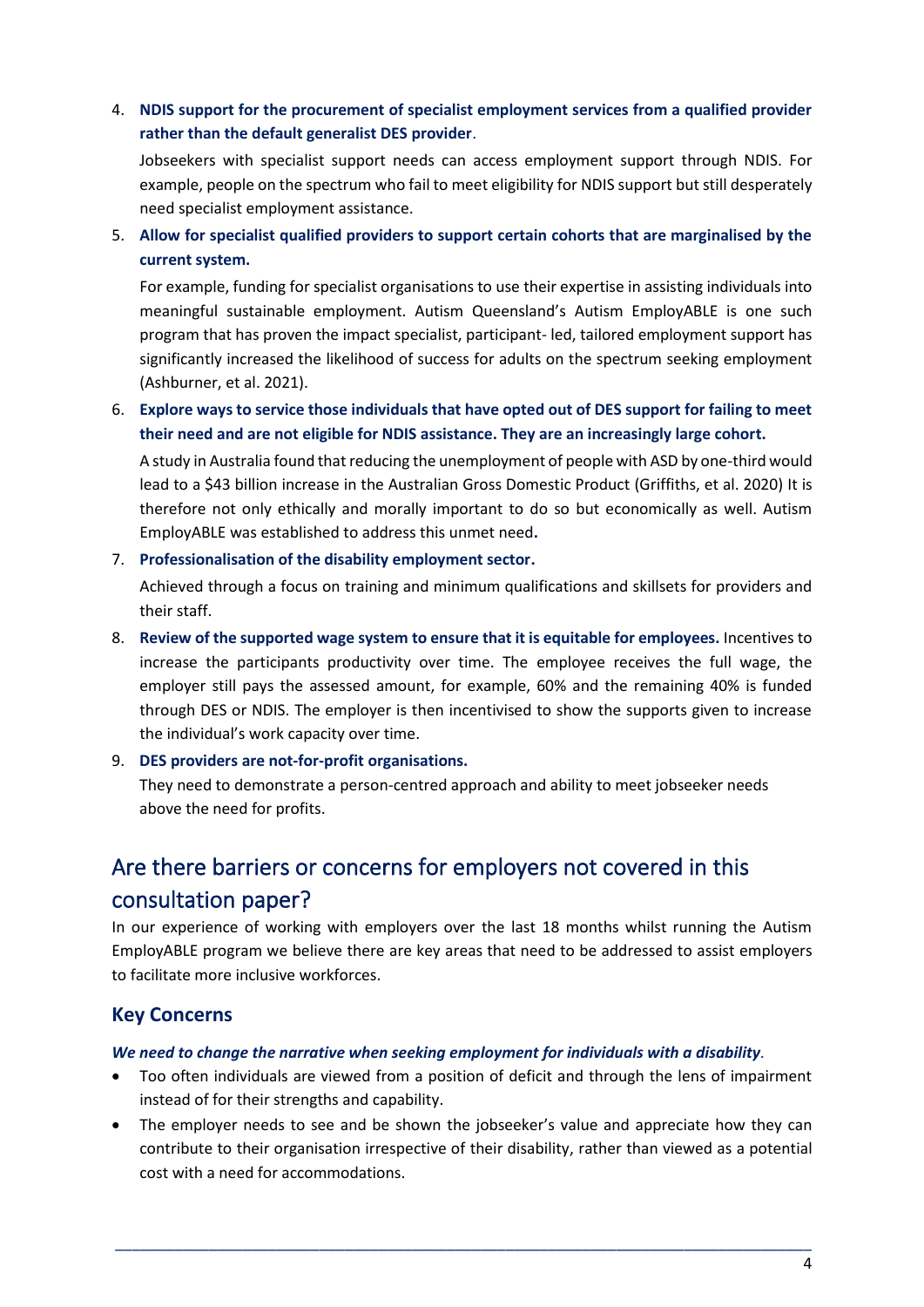• Additionally, employers need to see how employees on the autism spectrum may demonstrate "above standard" workplace performance compared to their counterparts related to increased attention to detail, work ethic, and quality of work (Griffiths, et al. 2020).

## *The support and coaching process needs to be easy to navigate and seamless.*

- DES providers are failing in their ability to engage employers as they are not recognising and understanding the employer's unique business needs. They are not taking the time to understand the work environment, role requirements or matching suitable carefully job matched jobseekers.
- DES providers who properly assist with recruitment, job matching, discuss accommodations, coaching and ongoing support will have much greater outcomes (Scott, et al. 2017). Collaboration between employers and DES providers has been identified as a key component promoting positive employment outcomes for employees with a disability (Brooke, et al. 2018).

## *Promotion of the National Work Experience Program (NWEP) to employers.*

- The NWEP is a considerably underutilised resource, often not know to Employers and in our experience, even some DES providers.
- Promoting task-based interviews, work experience and work that allows the jobseeker and employer to see if they are a good fit is essential.
- Dreaver et al. (2019) demonstrated the importance of work environment and job match as being critical to employment success.
- Participants and employers need to be given the opportunity for this to happen in an easy and straightforward way. The NWEP is a good resource open to both employers and potential employees.

### *Lack of employer awareness regarding their recruitment practices*

- Too often recruitment practices do not support all candidates to demonstrate their capabilities especially those on the spectrum.
- Interviews that test social skills and the capacity to "sell yourself" rather than testing the ability to do the tasks of the job.

## **Recommendations**

- 1. DES providers need to consider the broader context of the employer and their business needs, not just the needs of the potential employee if they are to increase engagement.
- 2. Frequent open conversations need to be had by DES providers with employers to see how they can improve their relationship and more importantly listen to what the employer needs to employ a person with a disability.
- 3. Recruitment processes need to become sufficiently agile to allow individuals with a disability to demonstrate their capabilities.
- 4. Encourage and find pathways for employers to utilise the NWEP so they have direct experience of working with people with a disability and can make informed decisions based on experience rather than misconceptions.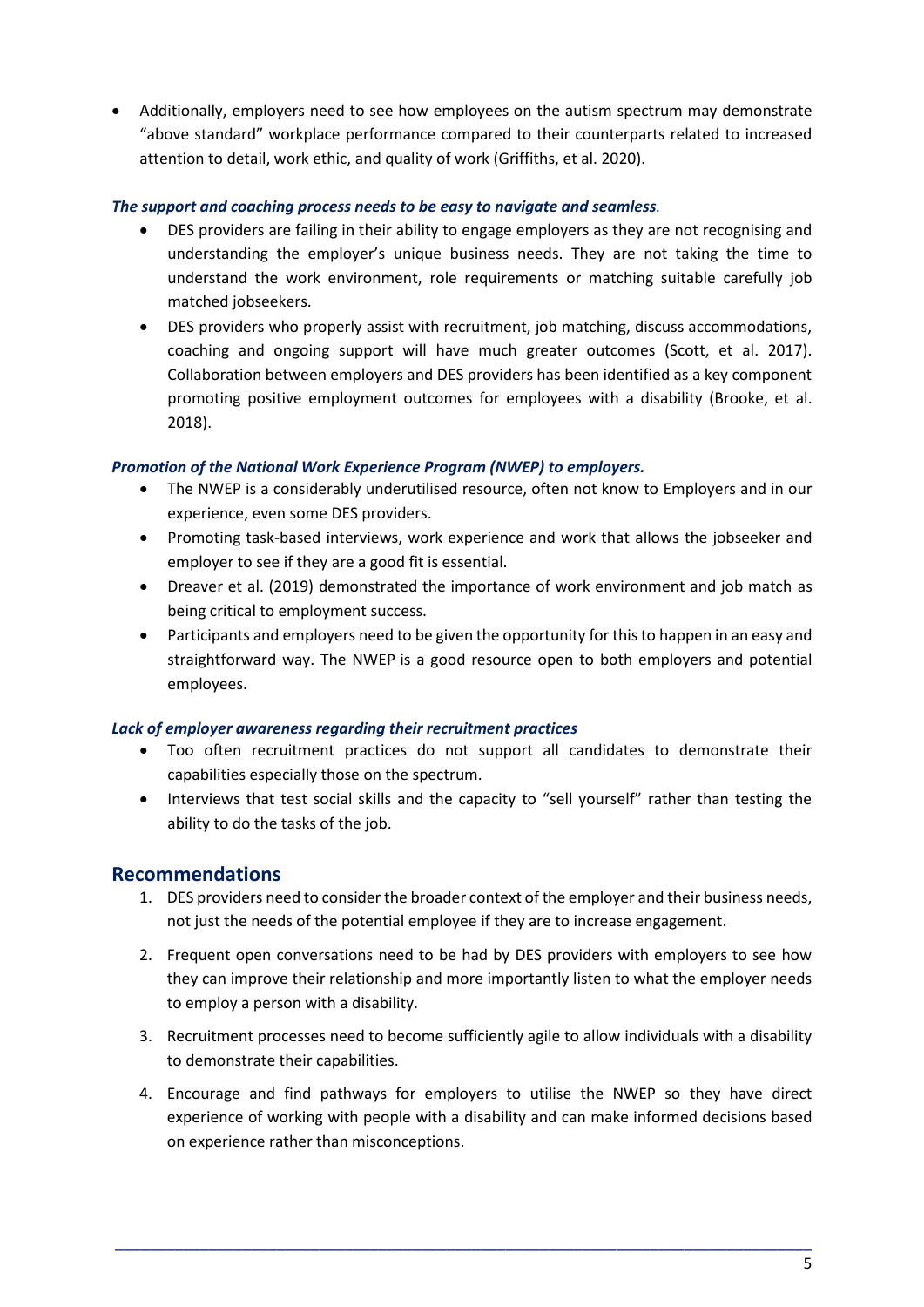- 5. Pathways to employment and negotiating work experience need to be easy to access and widely known.
- 6. There is a need for greater availability from DES providers for site visits and on the job support at both the employee and employer's request.
- 7. Educate employers with current research findings that shows there are no additional costs associated with employing individuals on the spectrum over and above that associated with any new employee (Scott, et al. 2017).

## Do you have any feedback on the proposed vision or priority areas?

## **Changing community attitudes and understanding the value individuals with a disability can bring to an organisation is one of the most important priorities**.

In general employers hold positive attitudes toward people with disabilities when asked, however, when faced with the prospect of employing an individual with a disability many employers appear conflicted and reluctant to do so (Scott, et al. 2017).

In our experience there is still a lack of disability awareness, acceptance, and reticence from employers especially in relation to autism which is often referred to as an invisible disability. Employers' lack of understanding of autism and mistaken suppositions such as assumption of intellectual impairment must be addressed if there are to be any improvement in employment participation rates.

Improving access to relevant information and support for the employer is vital.

## *Promotion of the research regarding the benefit of hiring people with a disability***.**

- Employees with autism have dramatically lower turnover rates than neurotypical employees and in some industries have been shown to work a much higher capacity than their colleagues. Representatives of JP Morgan & Chase Company report that their employees with ASD are producing 48 to 140 percent more work than their neurotypical colleagues (Griffiths, et al. 2020).
- Evaluation of the National Disability Recruitment Coordinators (NDRC) June 2019 stated they performedwell with regard to increasing employer's knowledge about employing people with disability. However, they performed less well in assisting employers to action and implement their plans, for example, developing job vacancies or jobs specifically for people with disability.

### *Employers need a clear call to action.*

- Suggestions could include:
	- o 'Improve your business, hire someone on the autism spectrum!'
	- o 'Concerned about your bottom line? Hire someone on the autism spectrum!'
	- o 'Don't just talk about more inclusive workplaces actually employ someone on the autism spectrum!'

### *An urgent need DES reform and increased accountability*

• As mentioned, the DES performance model rewards 'speed to placement' which has been shown to drive undesirable behaviours such as placing individuals into any role to meet key performance measures, regardless of their interests or qualifications. (Pillay et al. 2021; Ashburner et al. 2021).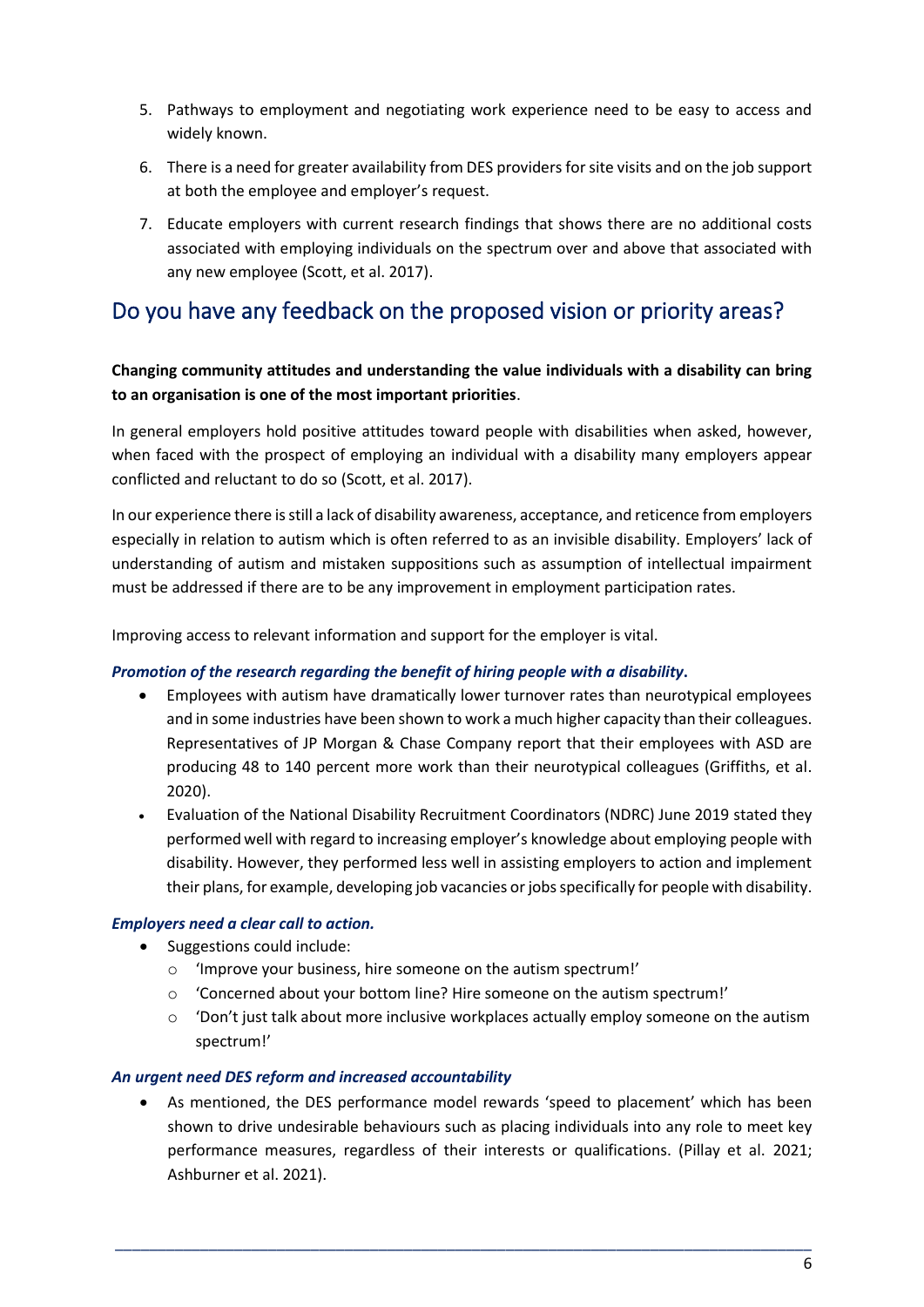• Our research has shown a growing number of individuals on the spectrum are placed in positions that are not commensurate with their skills and interests due to a lack of skill identification and appropriate job matching. For example, job seekers with masters' degrees being placed in menial jobs such as shelf stacking in a supermarket. There need to be much greater accountability of their performance.

"I very, very, very quickly learned that they (DES staff) are not there to help…Any sort of pushing I received was pushing into a program or a class or a course or a completely inappropriate thing for me".

Autism EmployABLE participant – 2020 Evaluation

- The DES employment model needs to place more emphasis on individualised job matching, sourcing relevant vacancies and role creation for sustainable employment of people with a disability. Blanket programs and generalist providers do not capture or support the needs of a growing number of disability cohorts seeking meaningful long-term employment.
- There is ample evidence to support the critical need of specialist providers/organisations to support marginalised groups within the disability sector. Too many individuals are being denied access to employment due to a complete lack of service delivery that is tailored to their needs (Pillay et al. 2021; Ashburner et al. 2021).

**The fact this paper calls for DES providers to become '***more person centred, recognise the multiple challenges faced by people with a disability and build meaningful relationships with employers'* **is genuinely concerning. These are considered the very basics of disability employment services provision. Is this an indication of how broken the DES model has become?**

# Which actions or initiatives would best create positive change for people with disability and employers?

- Specialist employment service provision for the most marginalised groups within disability run by the relevant lead agencies.
- Introducing individualised employment assistance funding based on job seeker needs and aspirations through NDIS, regardless of whether they qualify for other NDIS assistance.
- Brooke, et al. (2018) has demonstrated many employees with a disability, benefit from ongoing assessment and subsequent tailored support to continue to thrive in employment.
- Taking a back-to-basics approach of focus on long-term career planning, individual capacity building and getting to know individual support needs.
- Promoting and allowing/assisting greater self-advocacy of individuals with a disability in terms of their employment goals and needs. Thus, demonstrating the wide acceptance of a need to put people with disability at the centre of all decisions regarding their employment goals.
- Employer engagement plans using NWEP as the basis of a call to action to get employers commitment to undertake work experience for people with a disability.
- Information, tools, and resource development needs to be tailored to the business, not a blanket approach.
- Building employer knowledge and confidence through relatable industry specific case studies.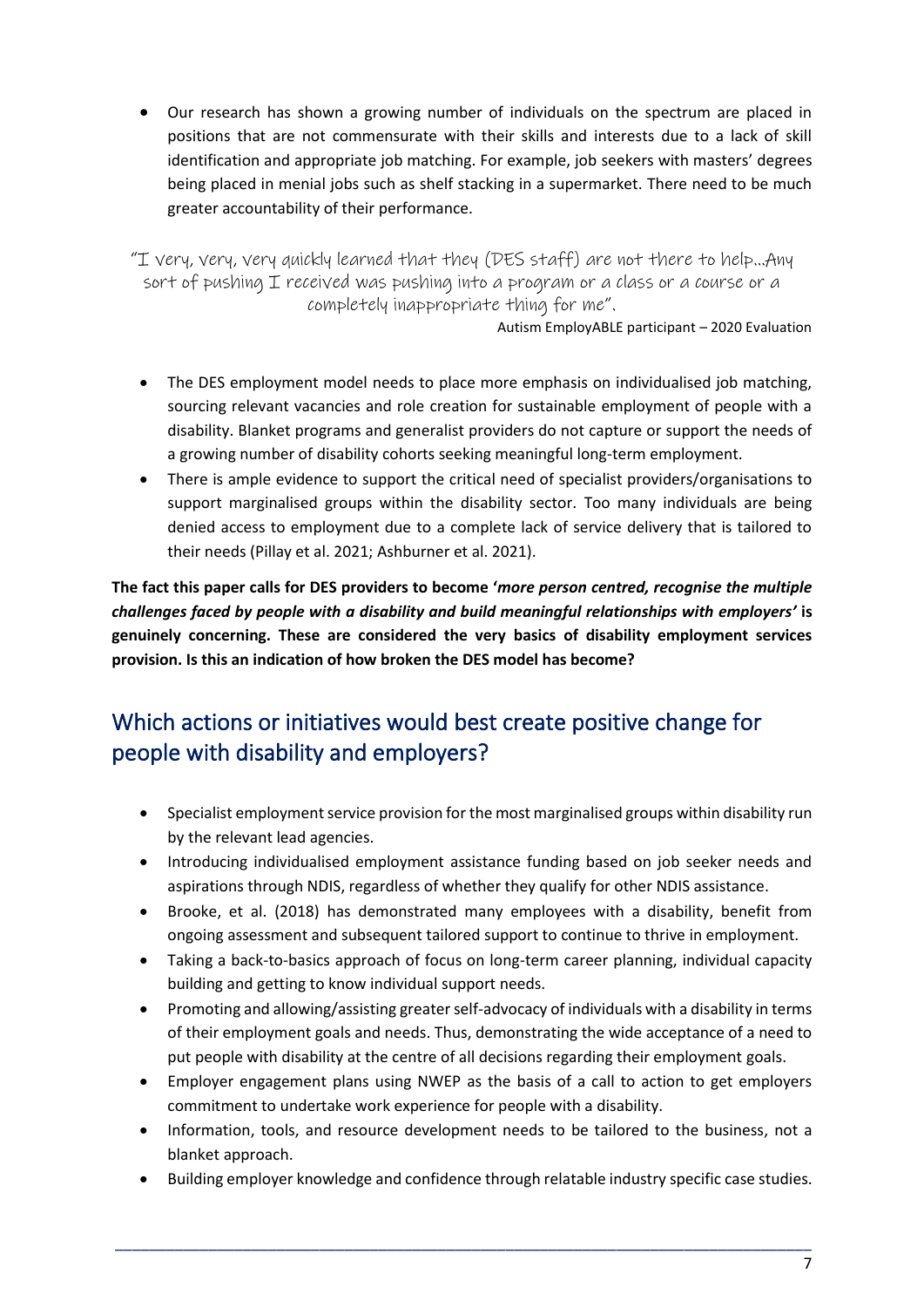## *The best way for an employer to understand how to support someone with a disability into employment is to employ them!*

## How do we measure the success of the Employment Strategy?

- Report via the Labour market portal on the sustained employment outcomes over longer timeframes of at least a year.
- Capture data on all disability subgroups to ensure that employment outcomes are being achieved throughout the sector and people from all subgroups are sufficiently represented in the sustainable outcome claims.
- Independent jobseeker and employer evaluations- qualitative data to measure their experience, meaningful employment outcome and sustained employment.
- Providers to report on the qualifications of their staff with the view to improve training and relevant qualifications attained.
- Providers to measure and report on staff perceptions: internally case reviews: have they done the job they set out to do? have they delivered a good service, reflective practice within organisation.
- Record and track the number of support services accessed by employers via the employment services Ares (ESA) for the Employer Assistance Fund, Job Access, Supported Wage System, Wage Subsidy Scheme and National Disability Recruitment coordinator.